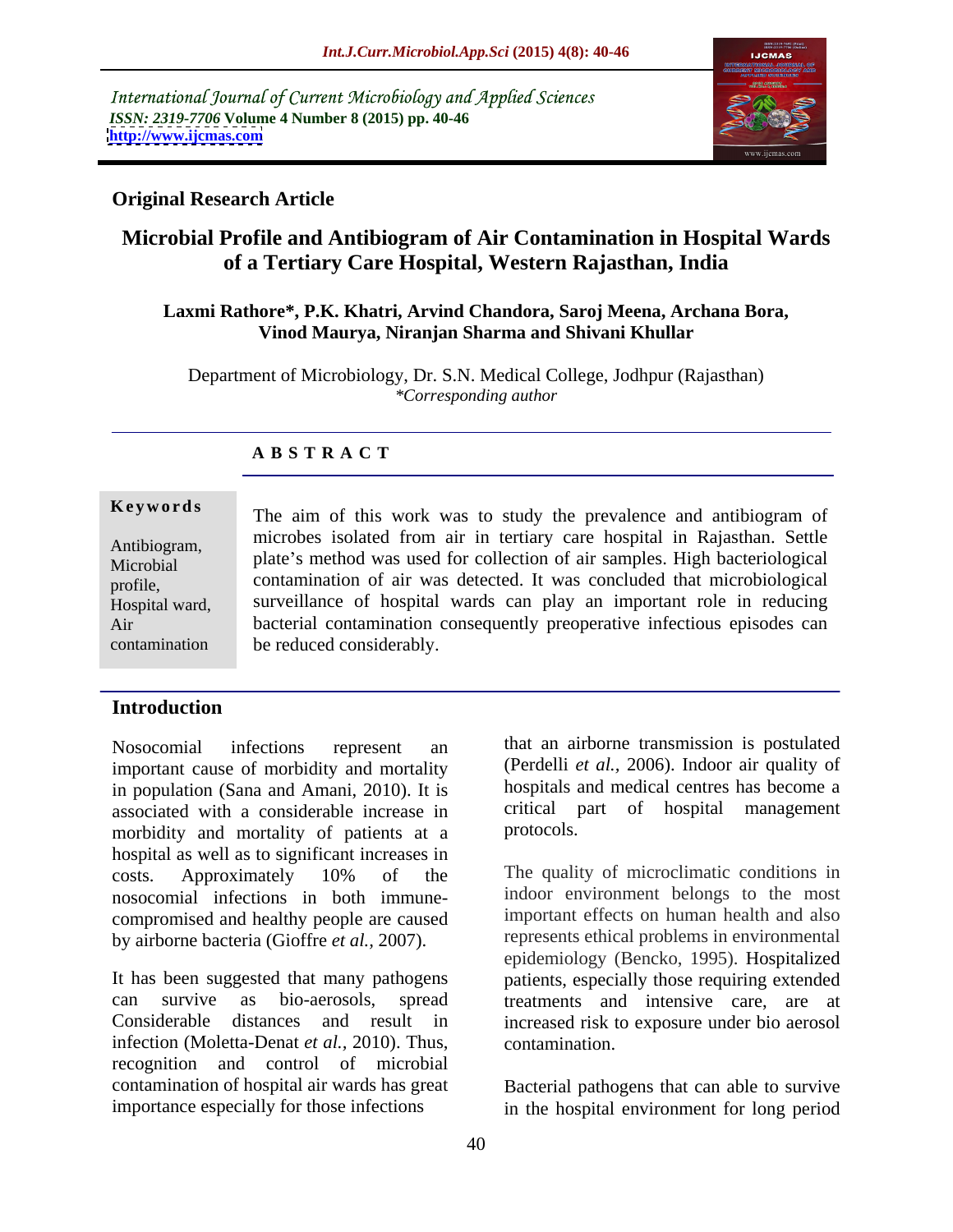infections. Bacterial pathogens isolated from biochemical reactions (Sana and Amani, hospital environments are also known to 2010; Kaur, 2007). develop resistance to multiple antimicrobial

Thus, in this study, the basic aim was to

This study was carried out in the Imipenam and Tobramycin used for gram Department of Microbiology, Dr. S.N. negative bacteria & Azithromycin,<br>Medical College, Jodhpur to detect Amoxyclav, Ampicillin, Cefotaxime, prevalence and anti-biogram of Ceftazidime, Ceftriaxon, Levofloxacin and Microorganism in various air sample Vancomycin used for gram positive bacteria. collected from Mahatma Gandhi Hospital. Samples were collected from different wards **Results and Discussion** such as Intensive care unit (ICU), Critical care unit (CCU), surgical ward, Post All samples collected are processed for Surgical ward, Orthopaedic ward etc. initial cultivation of microorganism then

Settle plate method (Sana and Amani, 2010; 2010). Kaur, 2007) was adopted using standard sized MacConkey agar and Blood agar *Staphylococcus aureus,* Coagulase Negative plates. Plates used are pre incubated *Staphylococcus, Micrococcus spp.* & Gram overnight under the conditions that matched positive bacilli grown in all wards. Whereas incubation of air samples to be taken. Then *Klebsiella* spp. was isolated from ICU B, plates are distributed at various distance in CCU II & Postoperative Ward (Male)and *E.* the wards and left opened to the air for one *coli* was isolated from IICU, postoperative hour. **ward** (Male)  $\&$  surgical ward only.

After exposure of one hour that allows Maximum number of microorganisms sufficient time for settling of particles in natural and efficient manner, samples are transported to the microbiology laboratory.

48 hours. The representative colonies from Staphylococcus aureus (27.18%) was found

of time and resist disinfection are each plate are picked up and confirmed by particularly more important for nosocomial colony morphology, Gram's staining and biochemical reactions (Sana and Amani, 2010; Kaur, 2007).

agents. **Antibiotic sensitivity test** (CLSI, 2005; Bauer *et al.,* 1966)

investigate bacterial contamination of the Antibiotic sensitivity test method used was hospital air in tertiary care hospital western Kirby Bauer method (CLSI, 2007) Muller Rajasthan & their resistance to commonly Hinton agar medium was used for Antibiotic used antimicrobial agents. sensitivity. It is a type of disc diffusion **Materials and Methods** method. For antibiotic sensitivity test Amikacin, Cefoperazone, Cefotaxime, Ceftriaxone, Ciprofloxacin, Gentamicin, negative bacteria & Azithromycin, Amoxyclav, Ampicillin, Cefotaxime,

## **Results and Discussion**

Sample collection **Sample collection** sensitivity by conventional methods (CLSI, their identification and antimicrobial 2007; Collee *et al.,* 1996; Pasquarella *et al.,* 2010).

**Processing of sample** Coagulase Negative Staphylococcus The air plates are incubated at 37°C for 24 isolates are *Klebsiella* (3.03%) and in IICU Maximum number of microorganisms isolated from ICU A was Coagulase Negative *Staphylococcus* (33.85%) & minimum number of microorganism was *Micrococcus* (12.25%). While in ICU B Coagulase Negative *Staphylococcus* (48.87%) was found maximally & minimum *Staphylococcus aureus* (27.18%) was found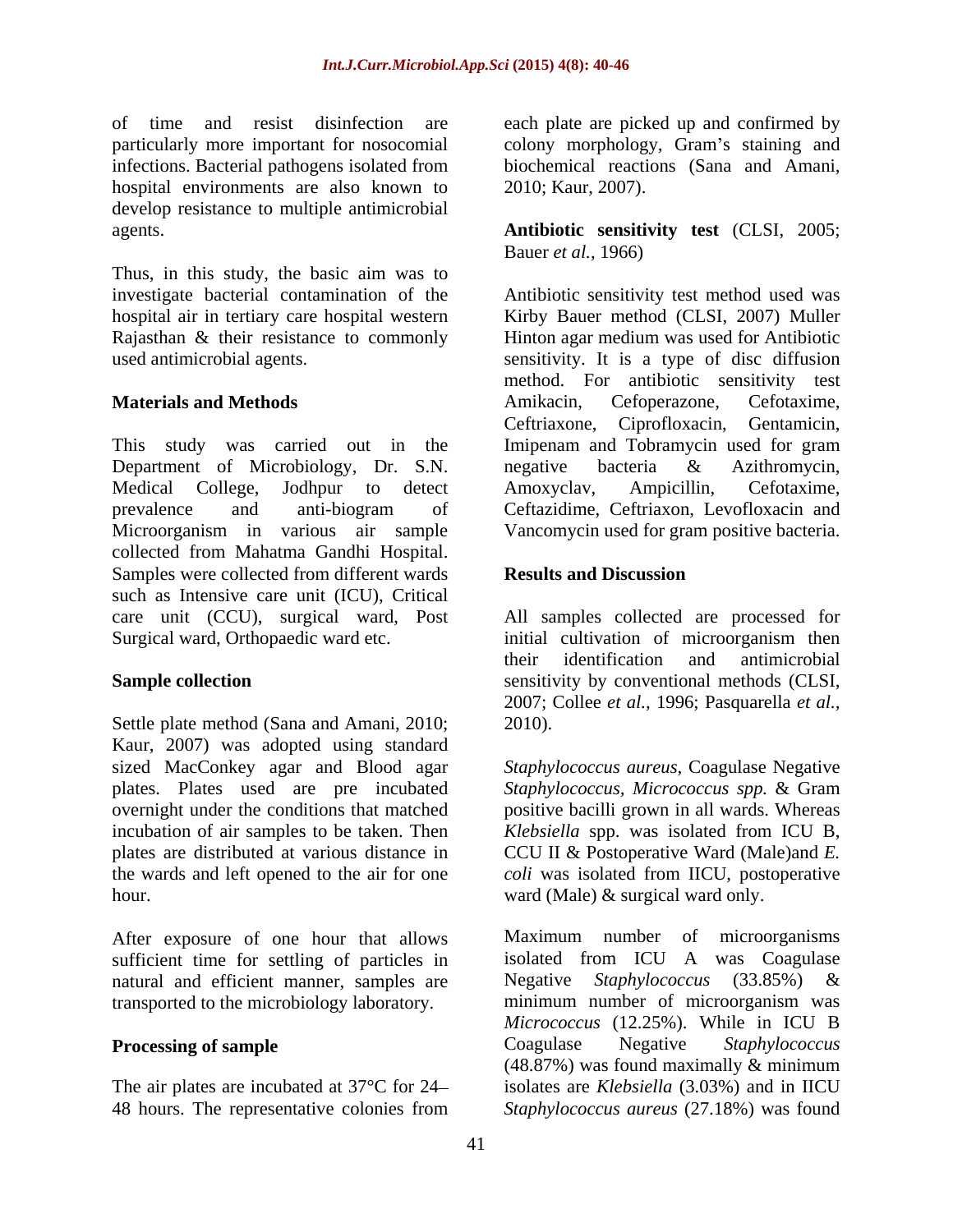maximally & minimum isolates are *E. coli* GPB (30.08%) was found maximally & were *Klebsiella* & *E. coli* (1.75%). While in maximally & minimum isolates were the theatre. The care for immune  $(31.13%)$  was found maximally & minimum infection. isolates are coagulase negative (25.55 %) was found maximally &

of the commonly used antibiotics like multidrug resistance was higher in ICU and CCU in compare to other ward. Coagulase negative *Staphylococcus* and *Micrococcus*  were also sensitive for mostly used antibiotics. *Klebsiella* sensitivity pattern The prevalence of bacteria varies from ward varied from 100% for Gentamicin, to ward in our study. On average frequency Imipenem, Tobramycin to 33.33% for of *Staph. aureus* (15.15% to 32.19%), Ciprofloxacin & Ceftriaxone. For *E. coli* Coagulase negative *Staphylococci* (1.1%to 100% for Imipenam, Tobramycin to 33.33% 33.85%), Micrococcus (12.25% to 44.76 %), Gentamicin (Tables 2–6).  $E. \text{ coli}$  (0.97% to 3.33%), Klebsiella spp.

prevalence and antibiogram of microbes isolated from air in tertiary care hospital in Rajasthan.

(0.97%). CCU (I) *Staphylococcus aureus* microbiological quality of air may be 30.09% was found maximally & minimum considered as mirror of the hygienic isolates are Coagulase Negative condition of the Hospital. The quality of *Staphylococcus* (20.5%). While in CCU (II) indoor air depends on external and internal minimum isolates are *Klebsiella* (1.09%). procedures, the surgical team and their Postsurgical (M) *Micrococcus* (44.76 %) activity.No attempt is made to record the was found maximally & minimum isolates number of people entering the rooms. The Postoperative (F) GPB (34.43 %) was found presence of the patient and theatre staff in Coagulase Negative *Staphylococcus* compromised patients is very demanding (19.81%). Orthopaedic (M) *Staphylococcus* and consists of a complex of medical *aureus* (32.19 %) was found maximally & procedures. An integral part of this care is minimum isolates were Coagulase Negative prevention of infection. The submitted study *Staphylococcus* (11.36%). While in deals with microbial air load in the patient's Orthopaedic (F), *Staphylococcus aureus* breathing zone as a source of exogenous According to *Pasquarella et al.* (2010) sources, such as ventilation, cleaning greatest effect on number is movement and the theatre. The care for immune infection.

*Staphylococcus* (1.1%). Surgical GPB This study indicates that the Gram positive minimum isolates were *E. coli* (3.33%) *Staph aureus, Micrococcus* and *Bacillus*  (Table 1). *spp*. are isolated from all the air samples. Antimicrobial sensitivity testing was done *Klebsiella*) found in air of some wards. by commonly used antimicrobial agents. Gram positive bacteria could be detected *Staphylococci* are mostly sensitive to most significantly and frequently as compared to Azithromycin, Amoxyclave, Ampicillin, isolated from the environment. It is in Cefotaxime, Ceftazidime, Ceftriaxone, accordance to the study conducted by Levofloxacin, Vancomycin. On other hand Qudiesat *et al.* (2009). A study conducted in bacteria, Coagulase negative *Staphylococci,* Whereas gram negative bacteria (*E. coli,* Gram negative bacteria which are less often Chennai, India by Sudharsanam *et al.* (2012) also revealed that Microbial loads were found to vary with the sampling method.

The aim of this work was to study the to 5.83%), *Rizopus* (3.41% to 10.52%) in 33.85%), *Micrococcus* (12.25% to 44.76 %), *E. coli* (0.97% to 3.33%), *Klebsiella spp*. (1.09% to 3.33%), *Aspergillus* spp. (2.07% different wards (Table 1).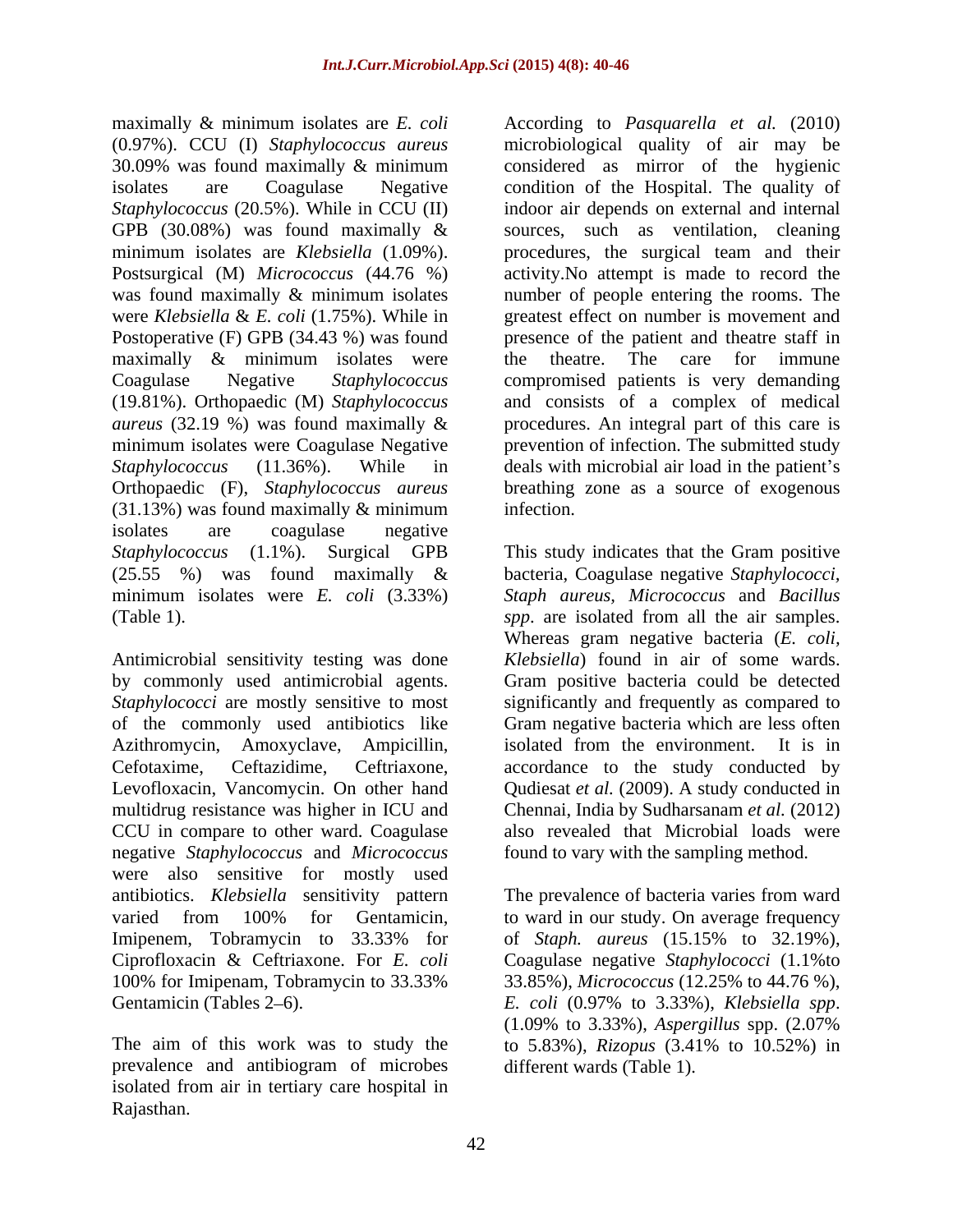### *Int.J.Curr.Microbiol.App.Sci* **(2015) 4(8): 40-46**

| Organisam<br>Ward     | Total<br>no. of<br>sample | Staph.<br>aureus<br>$(F\%$ | Micro<br>coccus<br>$(F\%)$ | Coagulase<br>Negetive<br>Staph.(F%) | $Klebsiella$ $E. coli$ GPB<br>(F%) | (F%) | $(F\%)$ |
|-----------------------|---------------------------|----------------------------|----------------------------|-------------------------------------|------------------------------------|------|---------|
| <b>ICUA</b>           |                           | $\Omega$<br>-47            | 12.25                      | 33.85                               |                                    |      | 24.9    |
| ICUB                  |                           | 15.15                      | 18.18                      | 48.47                               | 3.03                               |      | 15.16   |
| <b>IICU</b>           |                           | 27.18                      | 24.27                      | 16.5                                |                                    | 0.97 | 25.26   |
| CCU(I)                |                           | 30.09                      | 23.16                      | 20.5                                |                                    |      | 23.99   |
| CCU(II)               | 10                        | 22.02                      | 24.5                       | 22.11                               | 1.09                               |      | 30.08   |
| Postoperative(Male)   | 10                        | 24.14                      | 44.76                      | 13.35                               | 1.75                               | 1.75 | 10.83   |
| Postoperative(Female) |                           | 22.12                      | 22.12                      | 19.81                               | $\sim$                             |      | 30.43   |
| Orthopaedic(Male)     | 10                        | 32.19                      | 30.3                       | 11.36                               |                                    |      | 22.36   |
| Orthopaedic(Female)   | 10                        | 31.13                      | 24.06                      | 1.1                                 |                                    |      | 18.05   |
| Surgical              | 10                        | 22.22                      | 22.22                      | 22.51                               |                                    | 3.33 | 25.55   |

# **Table.1** Frequency of microorganism found in air of different wards

# **Table.2** Sensitivity to different drugs to *Staphylococcus aureus* isolated from air

| Ward           | ICU $(F\%)$<br>_________ |      |             | $CCU$ (F%)             | $(F\% )$ | POST SURGICAL |       | <b>ORTHOPAEDIC</b><br>$(F\%)$ |     | <b>SURGICAL</b> |
|----------------|--------------------------|------|-------------|------------------------|----------|---------------|-------|-------------------------------|-----|-----------------|
| <b>Drugs</b>   |                          |      | <b>IICU</b> | (II)<br>$\mathbf{I}$   | (M)      |               |       | (M)                           |     | $(F\%)$         |
| AMC            | 69.2                     | 40   | 37.5        | 50<br>$\vert 50 \vert$ | 100      | 100           |       | 100                           |     |                 |
| AMP            | 100                      | 40   | 75          | 50                     | 100      | 100           |       | 100                           |     |                 |
| $\mathbf{AZM}$ | 76.92 40                 |      | 100         | 50                     | 100      | 100           |       |                               |     | 66.66           |
| CAZ            | 53.84 40                 |      | 12.5        |                        | 33.33    |               | 66.66 |                               |     | 100             |
| <b>CTR</b>     | 100                      | 160  | 100         | 50<br>50 <sup>7</sup>  | 100      |               | 66.66 | 87.5                          |     | 66.66           |
| <b>CTX</b>     | 100                      | - 80 | 87.5        | $-50$                  | 100      |               | 66.66 | 87.5                          |     | 100             |
| LL             | 100                      | 100  | 87.5        | 100<br>50              | 100      | 100           |       | 87.5                          | 100 | 100             |
| V A            | 100                      | 100  | 100         | 100<br>100             | 66.66    | 100           |       | 87.5                          | -80 |                 |

**Table.3** Sensitivity to different drugs to coagulase negative *Staphylococcus* isolated from air

| Ward                                | ICU (F%) |       |  |  | <b>POST SURGICAL</b><br>$CCU$ (F%)<br>$(F\% )$ |   |   | <b>ORTHOPAEDIC</b>                             |  |                 |
|-------------------------------------|----------|-------|--|--|------------------------------------------------|---|---|------------------------------------------------|--|-----------------|
|                                     |          |       |  |  |                                                |   |   | (F <sup>0</sup> ')<br>$\overline{\phantom{a}}$ |  | <b>SURGICAL</b> |
| <b>Drugs</b>                        |          |       |  |  |                                                |   |   |                                                |  | $(F\%)$         |
| $\overline{\text{AMC}}$             |          |       |  |  |                                                |   | . |                                                |  |                 |
| $\overline{\bf A}\overline{\bf MP}$ |          |       |  |  |                                                |   |   |                                                |  |                 |
| $\mathbf{AZM}$                      |          |       |  |  |                                                | . |   |                                                |  |                 |
| $'$ A $'$                           |          |       |  |  |                                                |   |   |                                                |  |                 |
|                                     |          |       |  |  |                                                |   |   |                                                |  |                 |
|                                     |          |       |  |  |                                                |   |   |                                                |  | 66.66           |
|                                     |          |       |  |  |                                                |   |   |                                                |  |                 |
|                                     |          | ,,,,, |  |  |                                                |   |   |                                                |  |                 |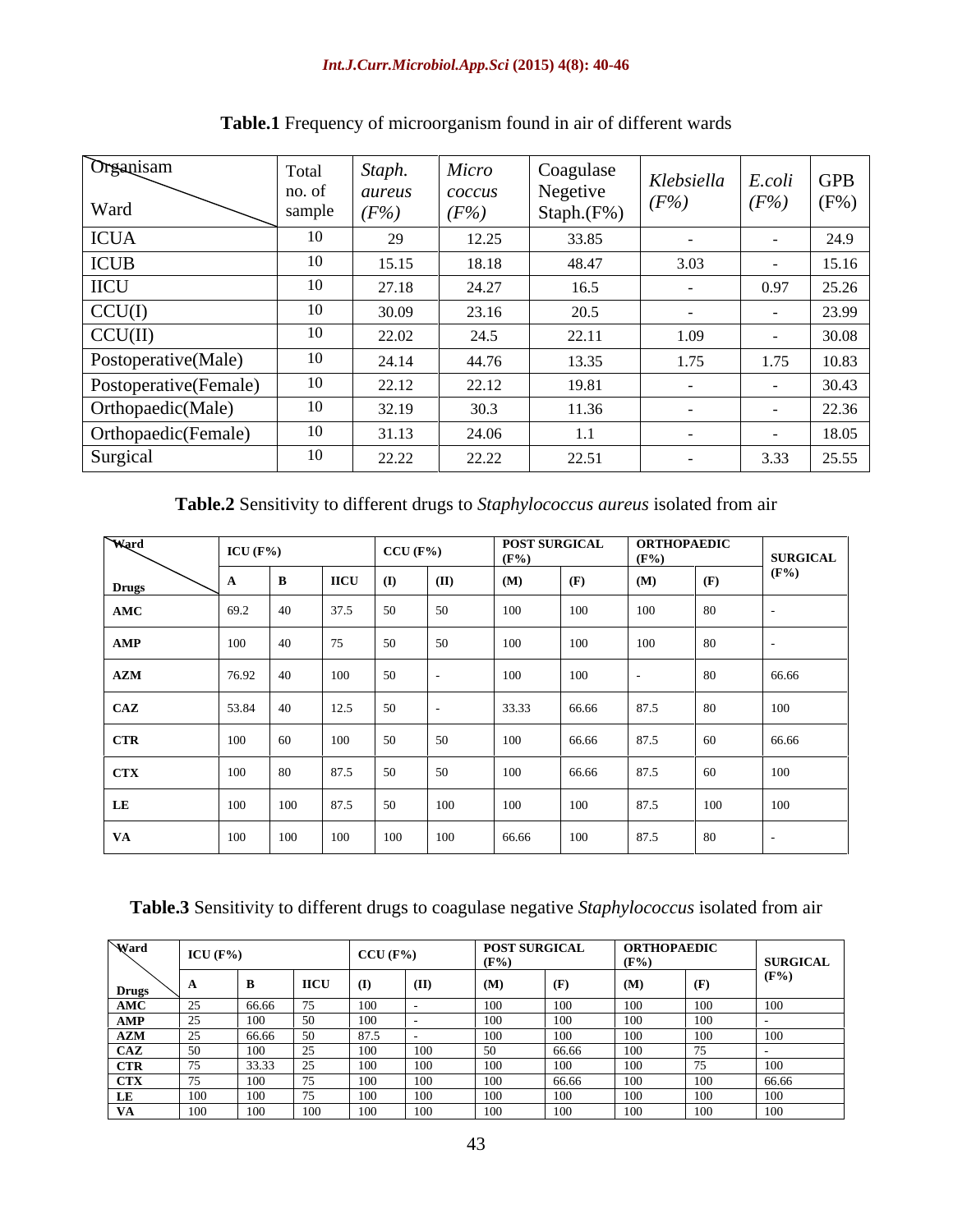### *Int.J.Curr.Microbiol.App.Sci* **(2015) 4(8): 40-46**

| Ward         | ICU $(F\%)$ |       |            |              |      | POST SURGICAL |                           |     | <b>ORTHOPAEDIC</b> |                 |  |
|--------------|-------------|-------|------------|--------------|------|---------------|---------------------------|-----|--------------------|-----------------|--|
|              |             |       | $CCU$ (F%) |              |      |               | $\mathbf{T}^{\mathbf{0}}$ |     |                    | <b>SURGICAL</b> |  |
|              |             |       | ∙ nco      | $\Box$       |      |               |                           | (M) |                    | $(F\%)$         |  |
| Drugs<br>AMC |             |       |            |              |      |               |                           |     |                    |                 |  |
| AMP          |             |       |            |              |      |               |                           |     |                    |                 |  |
| $\bf AZM$    |             |       |            |              |      |               |                           |     | 1075 K             |                 |  |
| CAZ          |             |       |            |              |      |               |                           |     |                    |                 |  |
| <b>CTR</b>   |             |       |            | .            |      |               |                           |     |                    | l 66.66         |  |
| CTX          |             |       |            |              |      |               |                           |     |                    | - 66.66         |  |
| LE           |             |       |            |              |      |               |                           |     |                    |                 |  |
| <b>VA</b>    | ി വി        | ി വ വ |            | $\sqrt{100}$ | ,,,, |               | 1. <i>I I I</i>           |     |                    | .               |  |

### **Table.4** Sensitivity to different drugs to *Micrococcus* isolated from air

**Table.5** Sensitivity to different drugs to *Klebsiella* spp. isolated from air

| Ward            | $CCU$ (F%)<br>ICU $(F\%)$ |         |             | $(F\%)$ | <b>POST SURGICAL</b><br>$\mathbf{F}$ |       | <b>ORTHOPAEDIC</b> | <b>SURGICAL</b> |               |                |
|-----------------|---------------------------|---------|-------------|---------|--------------------------------------|-------|--------------------|-----------------|---------------|----------------|
| <b>Drugs</b>    |                           |         | <b>IICU</b> |         |                                      | (M)   |                    |                 | $\sim$<br>(F) | $\mathbf{F\%}$ |
| $\cdot$ $\cdot$ |                           | 87.5    |             |         | 66.66                                | 66.66 |                    |                 | 87.5          |                |
|                 |                           | 87.5    |             |         | 33.33                                | 66.66 |                    |                 | 87.5          |                |
|                 |                           |         |             |         | 66.66                                | 66.66 |                    |                 |               |                |
| CTR             |                           | 87.5    |             |         | າາາາ<br>JJ.J.                        | 66.66 |                    |                 |               |                |
| <b>CTX</b>      |                           |         |             |         | 66.66                                | 66.66 |                    |                 |               |                |
|                 |                           | 100     |             |         | 66.66                                | 66.66 |                    |                 |               |                |
|                 |                           | 100     |             |         |                                      |       |                    |                 | 87.5          |                |
| $n_{CD}$        |                           | $100 -$ |             |         | 66.66                                |       |                    |                 | 87.5          |                |

**Table.6** Sensitivity to different drugs to *E. coli* isolated from air

| Ward                                   | ICU $(F% )$ |                      | CCU(F%) |              | <b>POST SURGICAL</b> | $\vert$ ORTHOPAEDIC (F%) $\vert$ SURGICAL |  |                            |
|----------------------------------------|-------------|----------------------|---------|--------------|----------------------|-------------------------------------------|--|----------------------------|
| $\sum_{i=1}^{n}$<br>DI ugs             |             | <b>IICU</b>          |         | $\mathbf{I}$ |                      | $\Delta$                                  |  | $(F\%)$                    |
| $1 - 2$<br>AK.                         |             | 87.5                 |         |              | $\cdots$<br>,,,,,    |                                           |  | $\sim$                     |
|                                        |             | X'/2                 |         |              | 66.66                |                                           |  |                            |
| CDZ<br>ᄕ                               |             |                      |         |              | 66.66                |                                           |  |                            |
| <b>CTR</b>                             |             |                      |         |              | 66.66                |                                           |  | $\sim$ $\sim$<br>04.J      |
| <b>CTX</b>                             |             | $- -$                |         |              | 66.66                |                                           |  | $\sim$                     |
| <b>GEN</b><br>$\overline{\phantom{0}}$ |             | $\sim$ $\sim$<br>100 |         |              | 33.33                |                                           |  |                            |
| IMP                                    |             | $\sim$<br>,,,,       |         |              | .                    |                                           |  | $\epsilon \epsilon$<br>n 1 |
| TOB                                    |             |                      |         |              |                      |                                           |  |                            |

Alireza Abdollahi *et al.* (2012) reported Generally we can say that Gram positive numbers of colonies (%) for various bacteria survive longer in the form of microorganisms in the air of different wards aerosol than Gram-negative bacteria. This is (ICU, surgery etc**.**) which varies, i.e. mainly due to the composition of their wall coagulase negative *Staphylococci* (15% to which contains peptidoglycan resistant to 33.33), *Micrococcus* (15% to 43.47), *Aspergillus* spp (3.03% to 8.33). which was

Similar observation was also found in study bacteriological counts in air samples was Cefotaxime, Ceftazidime, Ceftriaxone,

desiccation.

quite similar to our results. Antimicrobial susceptibility tests for the of *Javed et al.,* (2008) High bacteriological of the commonly used antibiotics like contamination of air and total Azithromycin, Amoxyclave, Ampicillin, high. Levofloxacin, Vancomycin. On other hand isolates of air in our study revealed that *Staphylococci* are mostly sensitive to most Cefotaxime, Ceftazidime, Ceftriaxone,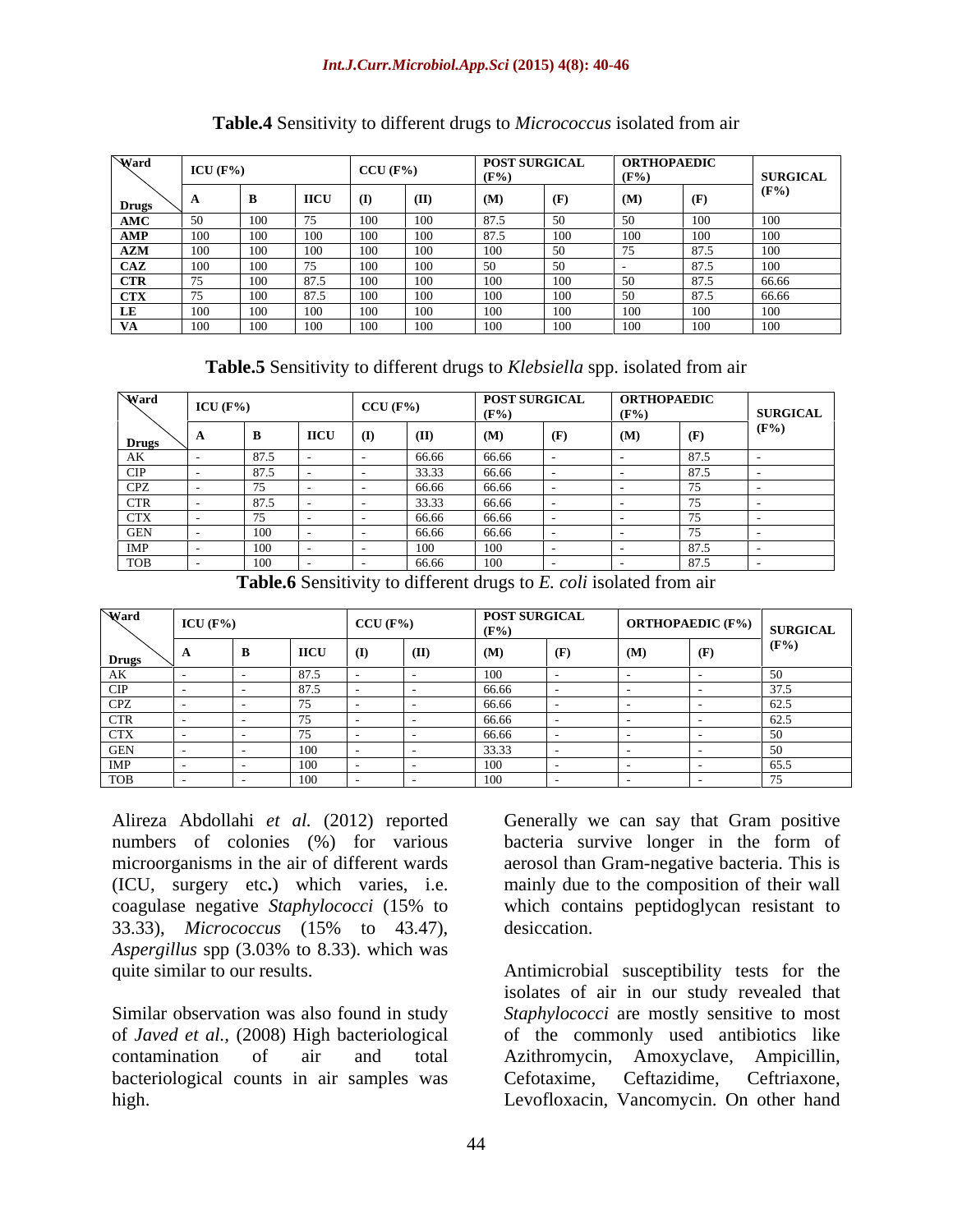the study conducted by Chalachew *et al* (2011) in a surgical ward, the drug susceptibility pattern of *S. aureus* which is risk of airborne infections. The

*Micrococcus* are also sensitive for mostly used antibiotics. For gram negative bacteria Amikacin, Cefoperazone, Cefotaxime, Our findings emphasize the role of regular Ceftriaxone, Ciprofloxacin, Gentamicin, monitoring of the biological risk for both Imipenam, Tobramycin was used. For *Klebsiella* sensitivity pattern varied from 100% for Gentamicin, Imipenem, appropriate strategies to reduce air burden in Tobramycin to 33.33% for Ciprofloxacin& this hospital and other hospitals with similar Ceftriaxone. For *E. coli* 100% for Imipenam, Tobramycin to 33.33% Gentamicin. **Acknowledgement**

In overall, Levofloxacin and Vancomycin We owe a deep and sincere gratitude to were quite sensitive antimicrobial to gram respected principal & controller, Dr. S. N. positive bacteria isolated from air. Medical College, Jodhpur (Rajasthan) for Imipenem, Tobramycin were quite sensitive permitting us to carry out this research work. to gram negative isolated from air by settle We express our sincere & humble thanks to plate method. The convener  $\&$  members of ethical

As conclusion our findings demonstrate that the microbiological quality of air in wards References may be considered a mirror image of the hygienic conditions of a Hospital. Settle Alireza Abdollahi, Sanam Mahmoudzadeh, plate's method for air proved to be more valuable in detecting the contamination level in our set up with limited resources.

In conclusion almost all indoor air samples<br>
Turck, M. 1966. Antibiotic showed higher aerobic bacterial load and the isolates are showing multidrug resistance which may cause serious nosocomial  $Clin. Pathol. 45: 493-6.$ infection that will increase the duration of

multidrug resistance is higher in ICU and of microbial air load at a ward depended on CCU in compare to other ward. Surgical disinfection activities in the wards. The ward shows 100 % resistance towards strict aseptic regimen during the patient's Ampicillin in our study is comparable with hospitalization and the properly working 100% resistance to Methicilin, 82.8% to microbiological quality of the air in the Ampcillin and 77.1% to Penicillin. They wards is a significant parameter to control didn't use those antibiotics which are used healthcare associated respiratory infections, in our study except Ampcillin. and regular microbial monitoring can Coagulase negative *Staphylococci* and quality and to identify critical situations filter ventilation system can represent very efficient preventive measures to reduce the risk of airborne infections. The represent useful tool to assess environmental which require corrective intervention.

> patient and healthcare workers. The results would be useful in planning for employing situation.

the convener & members of ethical committee.

# **References**

- Alireza Abdollahi, Sanam Mahmoudzadeh, 2012. Microbial profile of air contamination in hospital wards. *Iran. J. Pathol.,* 7(3): 177-182.
- Bauer, A.W., Kirby, W.M., Sherris, J.C., Turck, M. 1966. Antibiotic scseptibility testing by a standard single disc diffusion method. *Am. J. Clin. Pathol., 45: 493–6.*
- hospital stay and treatment cost. The range problems in environmental Bencko, V. 1995. Contemporary ethical problems in environmental